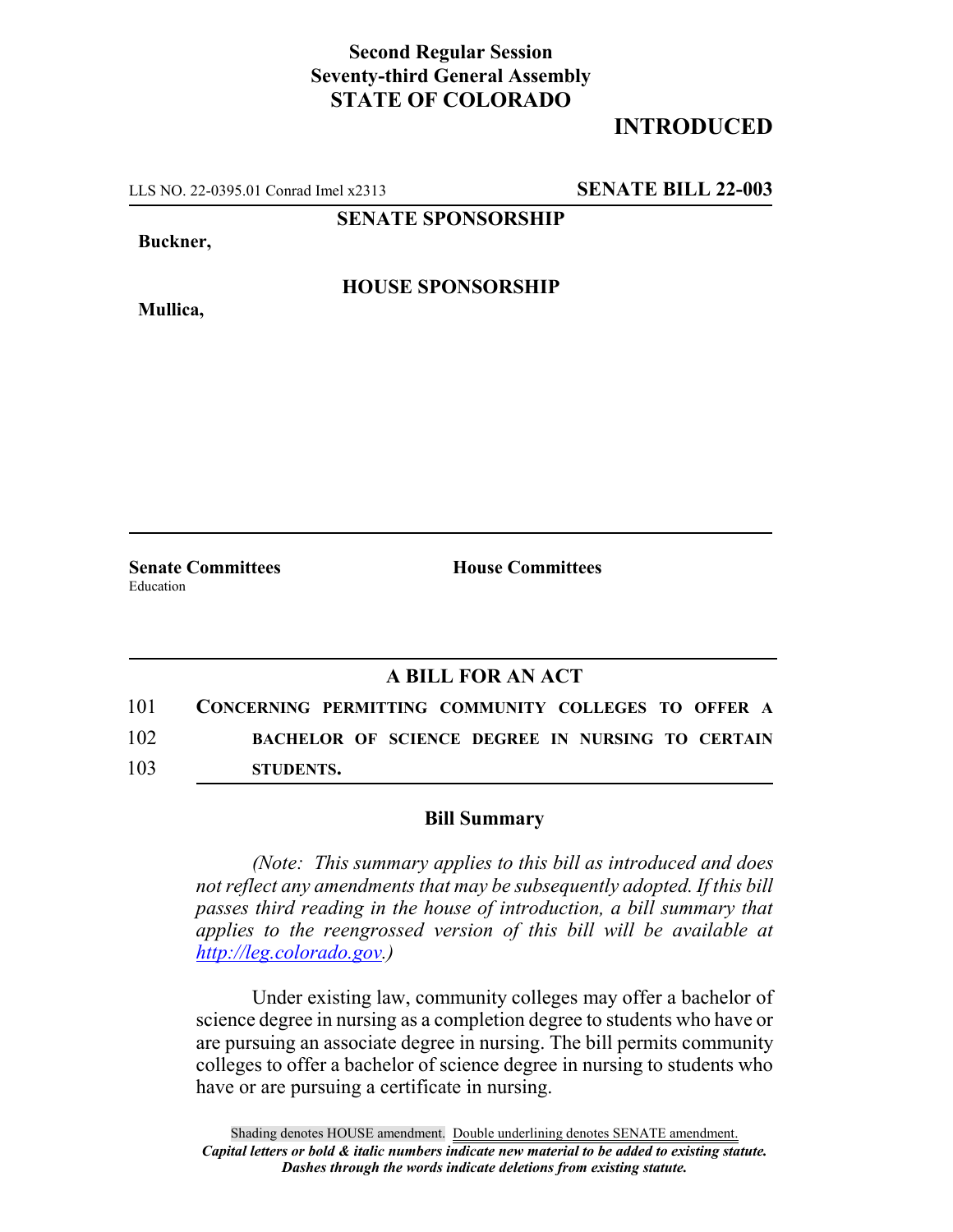*Be it enacted by the General Assembly of the State of Colorado:*

 **SECTION 1.** In Colorado Revised Statutes, 23-60-211, **amend**  $3 \quad (5)$  as follows:

 **23-60-211. Degrees.** (5) Subject to the requirements of sections 23-1-113.7 and 23-1-107, a community college that is part of the state system of community and technical colleges established and governed by this part 2 may, with board approval, offer a bachelor of science degree in nursing as a completion degree to students who have or are pursuing an associate degree OR CERTIFICATE in nursing. In considering whether to approve a request by a community college to offer a bachelor of science in nursing as a completion degree, the board shall consider student and workforce demand, cost effectiveness for the students, and accreditation and licensing requirements. The board shall provide such information to the Colorado commission on higher education and solicit the commission's input in a joint meeting of the board and the commission. A community college that is seeking board approval shall provide the board with data regarding its current partnerships with existing bachelor of science nursing degree programs and its plans to continue such partnerships. At least ninety days prior to requesting board approval to offer a bachelor of science degree in nursing as a completion degree, the community college seeking such board approval shall provide notice to the Colorado commission on higher education and all state public and nonpublic institutions of higher education.

 **SECTION 2. Act subject to petition - effective date.** This act takes effect at 12:01 a.m. on the day following the expiration of the ninety-day period after final adjournment of the general assembly; except